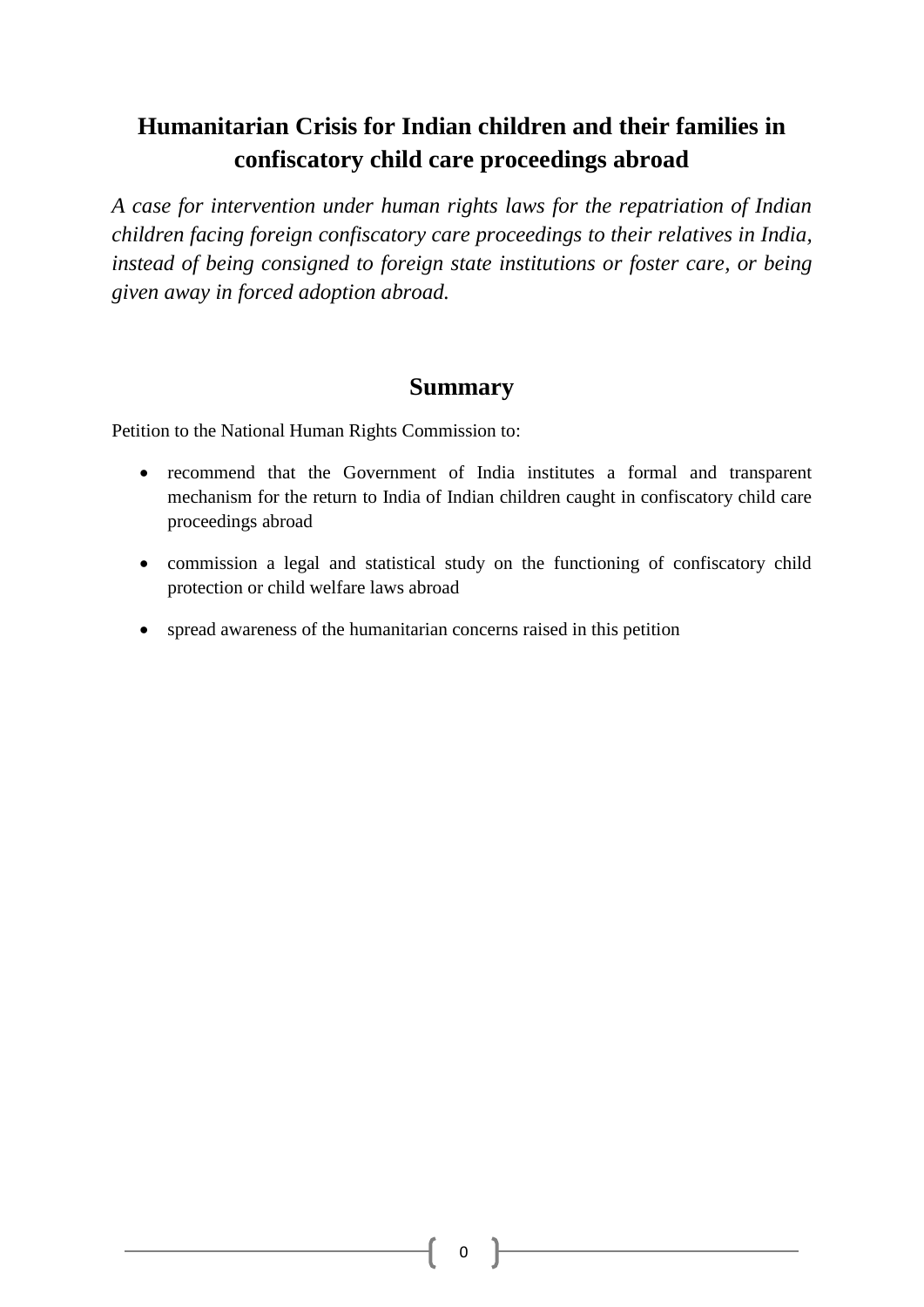National Human Rights Commission Faridkot House, Copernicus Marg New Delhi – 110 001

**Re:** Petition to the National Human Rights Commission under Sub-Sections (d), (e), (g), (h), (i) and (j) of Section 12 and Section 20 of the Protection of Human Rights Act, 1993 read with Regulation 12(b) of the National Human Rights Commission (Procedure) Regulations, 1994 as amended by the National Human Rights Commission (Procedure) Amendment Regulations, 1997.

Dear Sir/Madam,

We are writing to you in relation to the issues highlighted by recent cases reported in the media of the Bhattacharya family in Norway and the Saha family in the United States of America of Indian children being confiscated from their families by public authorities functioning under so-called child protection laws.

# **Humanitarian Crisis**

We have compiled for your consideration a range of materials, including news reports, public commentary; studies by academics, lawyers, medical practitioners and activists; and speeches and reports by elected members of legislative bodies that indicate serious and systemic violations of the human rights of parents and children in the investigation, prosecution and adjudication of child care proceedings in countries of the developed world, including Norway, Sweden, the United Kingdom, and the United States of America.

We draw your attention in particular to the enclosed case study of the Norwegian care proceedings in the Bhattacharya case, which reveals a shocking absence of any justification for the grave and lifealtering step of permanent confiscation of the children from their parents and the violation of basic human rights of both the parents and the children in that case.

The treatment meted out to the Bhattacharya family appears to be commonplace in child care proceedings in the developed world. Case after case has been reported of:

- $\triangleright$  the low threshold for confiscation of children from parents
- $\triangleright$  the absence of a fair and independent hearing to parents
- $\triangleright$  cultural bias in evaluating parenting practices and a lack of understanding of the culture of the children being confiscated
- $\triangleright$  findings of parental abuse or neglect on woefully inadequate evidence, including hearsay, conjectures and speculations, that would not be admissible in other types of legal proceedings
- $\triangleright$  disentitling members of the extended family from stepping in as guardians where parents are deemed unfit

1

 $\triangleright$  children being confiscated for months under interim orders

To,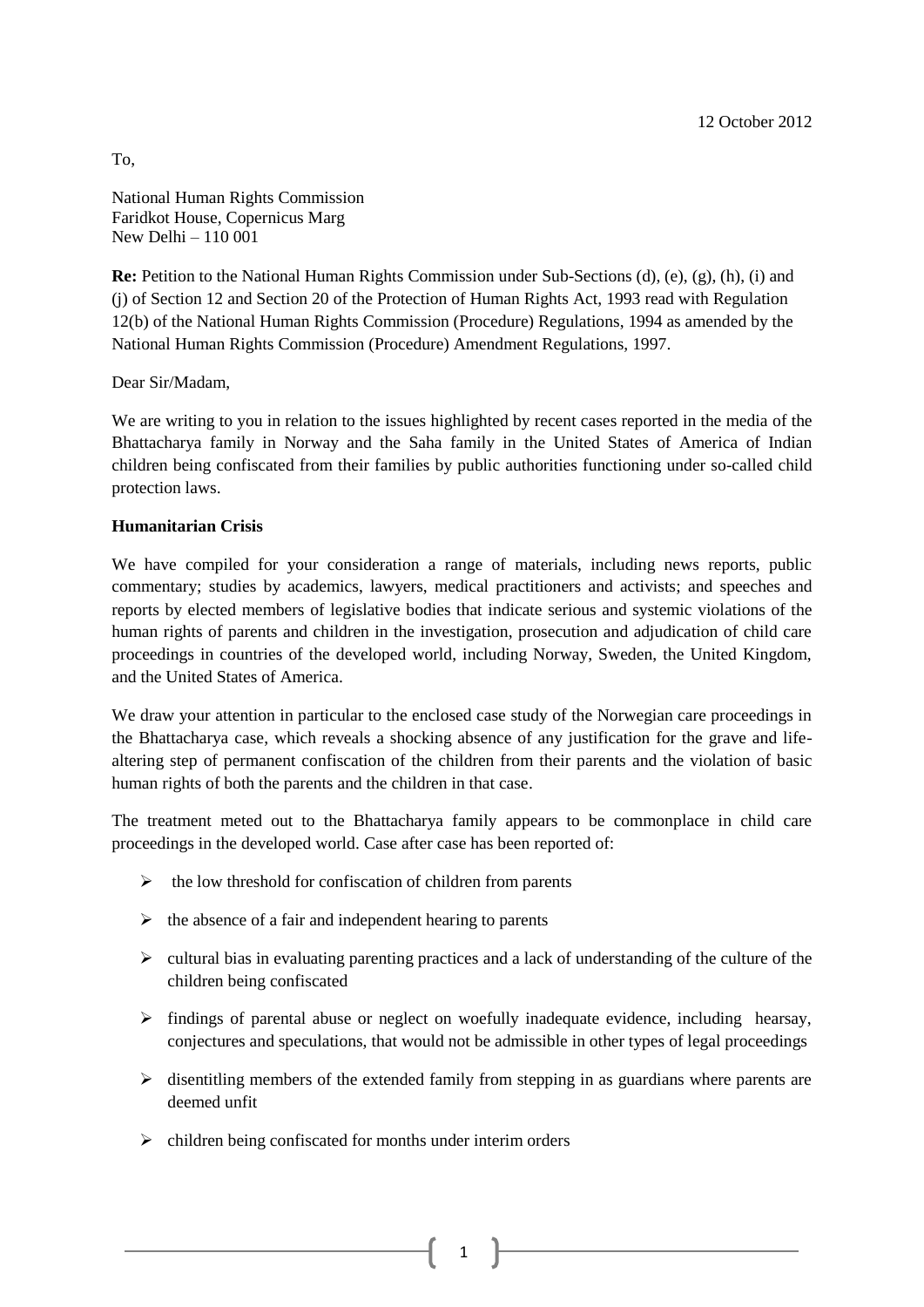- $\triangleright$  children being confiscated without any prior notice or court process, even where there is no emergency situation
- $\triangleright$  confiscation being ordered by lay tribunals having no legal expertise and whose members include employees of the agency recommending confiscation
- $\triangleright$  failure to provide an interpreter to parents or children who do not know the local language and the denial of the right to be explained court or investigative proceedings in a language that they understand
- $\triangleright$  rubber-stamping by courts and lay tribunals of the findings of care workers who function for all practical purposes as adversaries of the parents in care proceedings
- $\triangleright$  monetary and other incentives for care agencies to place children in foster care or give them up for forced adoption
- $\triangleright$  termination of parental rights and placing children for adoption after a certain period has been spent by a child in state care, even while the parents are contesting the confiscation of the children in the first place
- $\triangleright$  a systemic preference for removing children from families rather than enabling families to provide better for their children
- $\triangleright$  administrative heavy-handedness on the part of care agencies empowered to confiscate children from their parents
- $\triangleright$  parents being blamed for developmental and other disorders in their children, even though there is no scientific rationale for doing so
- $\triangleright$  the misinterpretation of medical evidence or the application of medical theories that are vigorously contested within the medical community in findings of abuse, neglect or the like against parents
- $\triangleright$  mothers not being allowed to continue breast-feeding their babies upon confiscation not even under supervision and not even where the baby has been exclusively breast-fed and thus not accustomed to bottle feeds
- $\triangleright$  no attention being given to helping infants and young children adjust to their new environment in state care by allowing parents to spend time with them and care for them under supervision

The cases reported are also revealing of the distorted understanding of the child and family that underlies intervention by permanent separation of children from families perceived to be dysfunctional. There is a pervasive disavowal in these systems of the role of filial love in the assessment of parental performance and the well-being of children.

Children caught in care proceedings abroad face spending their entire childhoods in state institutions or foster homes.

Parents are given minimal visitation rights: as low as two hours a year, thus virtually eliminating the possibility of such children ever knowing them. Once parents who are foreigners lose their right to stay on in such countries, their children who are in state care lose even this minimum access to them.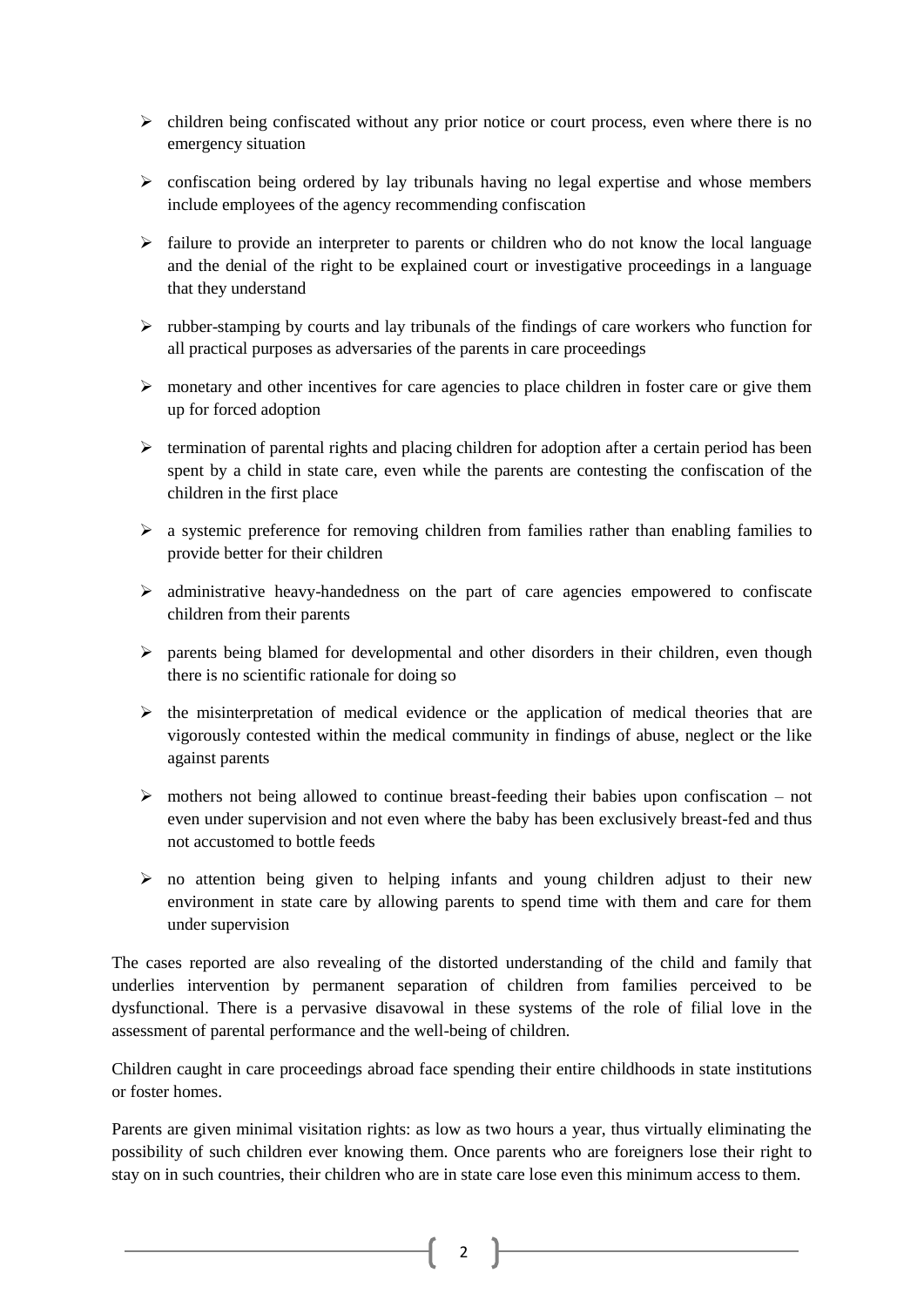In some jurisdictions, parents are made to sign an agreement before being allowed visitations saying that they will show no physical affection to their children or offer any explanation to their bewildered children of why they are no longer together.

The Norwegian care proceedings in the Bhattacharya case reveal that siblings under state care are also vulnerable to being separated, including on grounds that if one of them has special needs it will be too burdensome for the foster carer to take care of all siblings together.

The Norwegian proceedings also reveal that enabling a child to grow up in the culture of its birth is given only passing consideration. It has been reported that in some jurisdictions there is a push to accelerate the rate of children in state care being made available for adoption by doing away with the preference for adoptive parents to be of the same ethnicity as the child.

The permanent separation of children from their families has severe consequences for both parents and children. Parents are inconsolable in the life-long deprivation of their children; a terrible loss that is no less painful or more capable of remedy than the death of a child. As for the children, their extraction from their families and re-location as subjects of public care in institutions or foster homes; or being put up for adoption, constitutes a radical and complete re-writing of their childhood and of their identity into adulthood by the State.

However, despite the power and severity of this form of State intervention, parents and children have less recourse against confiscatory decisions by child welfare services than that available even to prisoners on death row in many of these jurisdictions. In these child welfare systems, there is no pardon and no second chance; not even where the allegation is a passing phase of depression in a parent or too few toys in the home. In some countries, even murderers and rapists have greater protection of their civil liberties than parents and children caught in confiscatory care proceedings.

The actions of social services bureaucrats and the decisions of courts operating in these child welfare regimes are largely hidden from public view by strict confidentiality laws. This is said to protect the privacy of the child, but in fact has the effect of rendering care workers and the associated justice system immune from scrutiny and accountability.

The Bhattacharya and Saha cases reveal that even parents and children living in a foreign country who have retained their Indian citizenship and are staying there only for the short or medium term are subject to the jurisdiction of confiscatory child welfare laws.

# **Child's Right of Return under International Covenants**

Children confiscated under foreign care proceedings are left with no possibility of returning to their own countries. They are consigned to growing up deprived of family life, separated even from their siblings in state institutions, shelters and foster homes, or being placed for adoption in families having no links to the culture into which they were born.

However, Indian children abroad have a right to return to India under Article 12(4) of the International Covenant on Civil and Political Rights (ICCPR). This Article provides that no one shall be arbitrarily deprived of the right to enter their own country.

Ordinarily, an Indian child"s right of return to India is exercised through its Indian guardians. However, this is not possible when a child is removed from the control of its usual Indian guardians as happens in foreign care proceedings. Such a child is deprived of its right of return to India unless the Indian Government intervenes on being petitioned by its family to facilitate its return to India.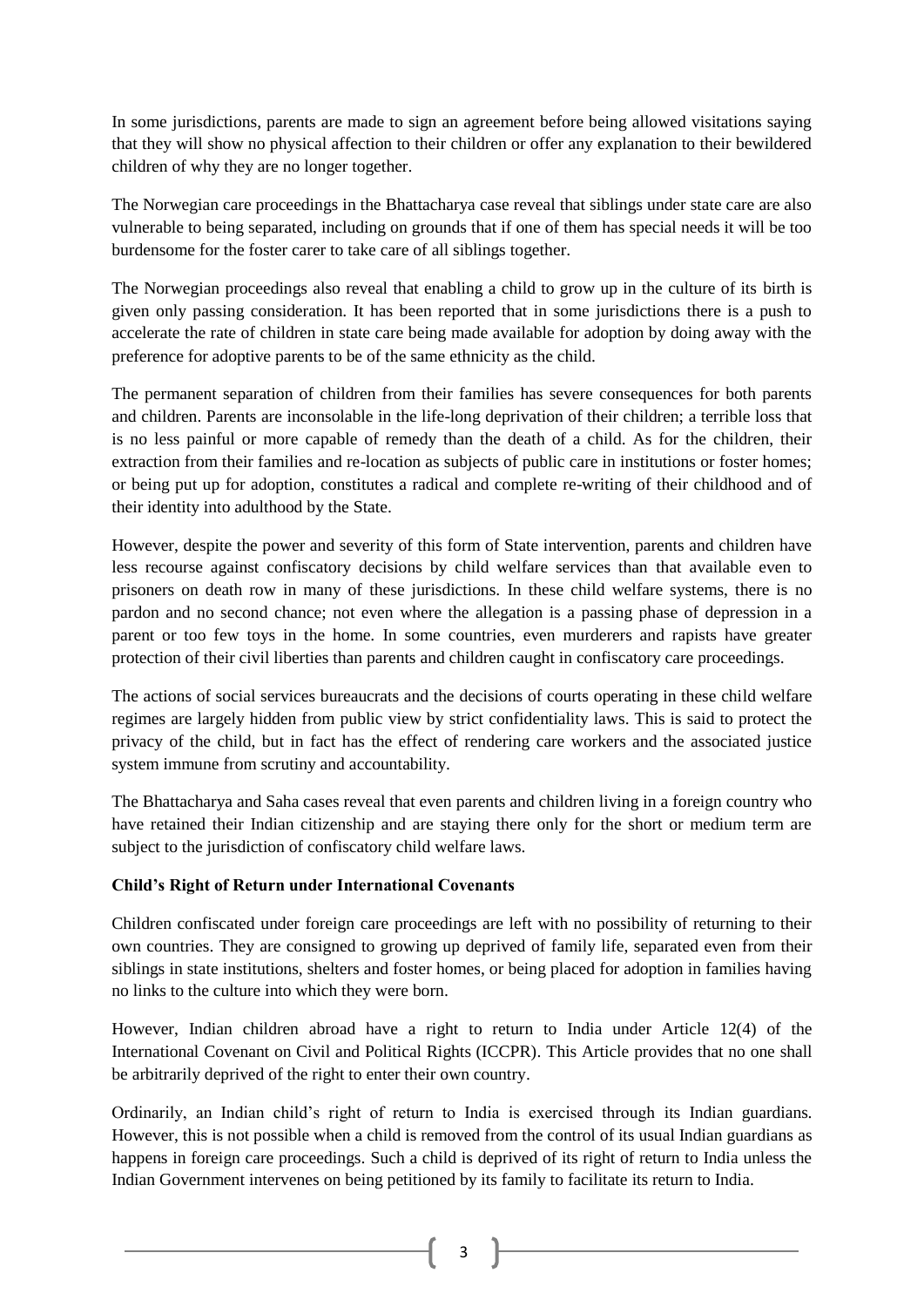Intervention by the Government to facilitate the return to India of children facing foreign care proceedings is the only chance such children have of retaining their heritage and preserving their family ties in cases where such children have family members in India willing to take over their care.

It is useful to refer to General Comment No. 27 (GC/27) of the United Nations Human Rights Committee (UNHCR) in understanding the scope of the right of return under Article 12(4) of the ICCPR. In paragraph 19 of GC/27 the UNHCR has stated that the right to enter one's own country "includes not only the right to return after having left one's own country; it may also entitle a person to come to the country for the first time if he or she was born outside the country (for example, if that country is the person's State of nationality)."

The overriding importance of the right of return is emphasised by the UNHCR in paragraph 21 of GC/27 in these words: "there are few, if any, circumstances in which deprivation of the right to enter one's own country could be reasonable."

In paragraphs 19 and 20 of GC/27, the UNHCR explains that being born in a country or having formal citizenship of that country is not a necessary condition for the right of return to vest in a person. It is stated in paragraph 19 that the "right of a person to enter his or her own country recognizes the special relationship of a person to that country." In paragraph 20 of GC/27 it is stated that "the wording of article 12, paragraph 4, does not distinguish between nationals and aliens ("no one"). Thus, the persons entitled to exercise this right can be identified only by interpreting the meaning of the phrase "his own country'. The scope of 'his own country' is broader than the concept 'country of his nationality'. It is not limited to nationality in a formal sense, that is, nationality acquired at birth or by conferral; it embraces, at the very least, an individual who, because of his or her special ties to or claims in relation to a given country, cannot be considered to be a mere alien."

The right of return to India of children confiscated in care proceedings abroad is buttressed by their rights under international covenants to family life and to be raised in their culture of birth.

Intervention to facilitate the right of return of such children is enjoined upon the Government of India under its duty as stated in Article 10(1) of the International Covenant on Economic, Social and Cultural Rights (ICESCR) to give the "widest possible protection and assistance to the family".

The family has been recognised in Article 10 of the ICESCR and in Article 23(1) of the ICCPR as the "the natural and fundamental group unit of society". Recognition of the family as the natural and fundamental group unit of society under these conventions confers on all children the right to the preservation of their family ties, to be raised in the families of their birth and to be united with their families, wherever this is possible.

In paragraph 5 of its General Comment No. 19 to Article 23 of the ICCPR, the UNHRC has stated that the right to found a family implies the "possibility to....live together" and that further, the "possibility to live together implies the adoption of appropriate measures, both at the internal level **and as the case may be, in cooperation with other States, to ensure the unity or re-unification of families**...[emphasis added]." "Family" in this context, is not restricted to the members of the nuclear family and may include the members of the extended family. In paragraph 2 of its General Comment No. 19 (GC-19) to Article 23 of the ICCPR, the UNHRC has recognised that the concept of family may differ in different States and may include members of the extended family depending on how the concept and scope of the family is constructed or defined in the society or legal system of the relevant State.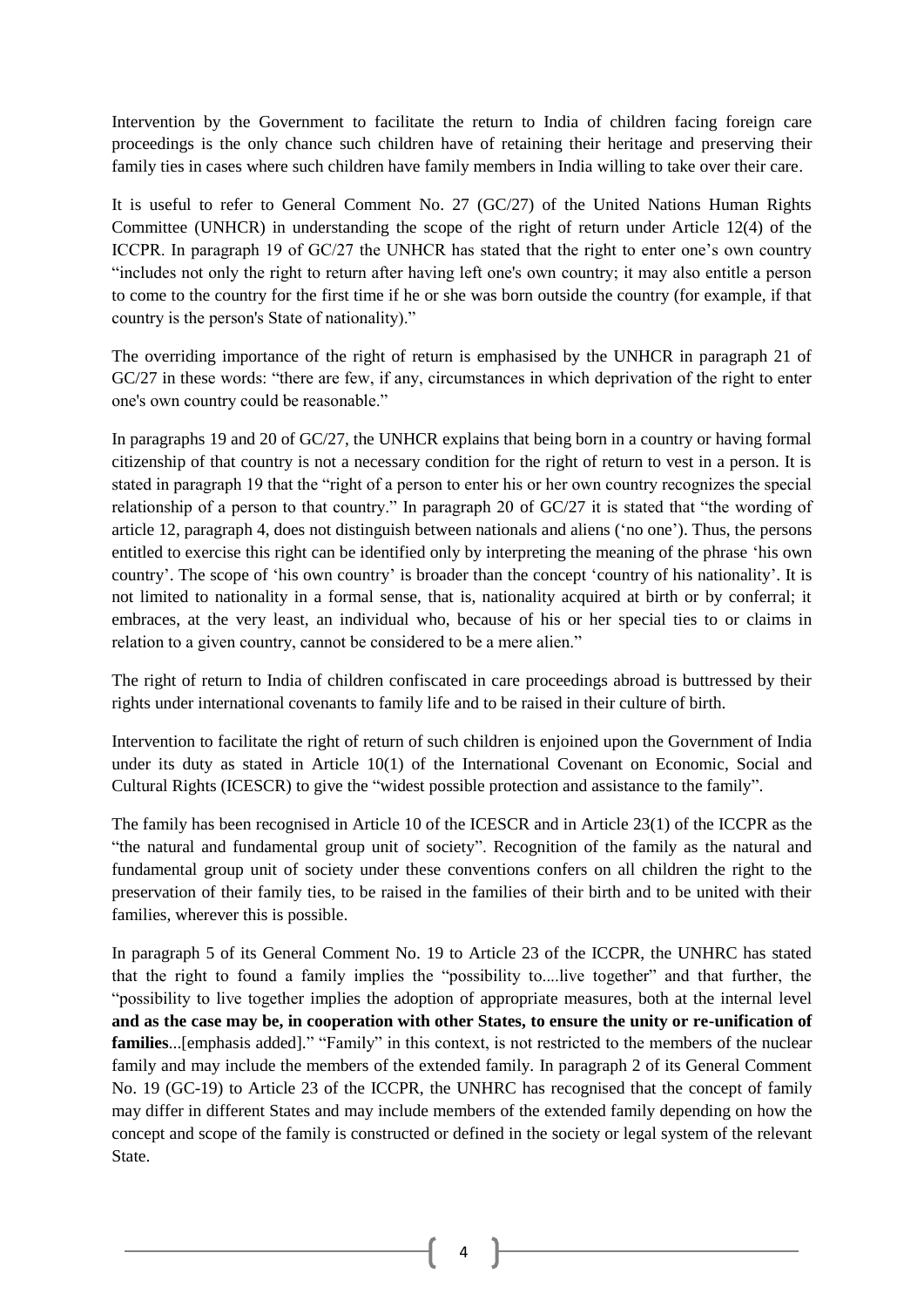The return to India of Indian children facing foreign care proceedings is also enjoined upon the Government of India under its duty to recognise and preserve the rights of children to take part in cultural life as recognised under Article 15 of the ICESCR. In General Comment No. 21 (GC-21), interpreting this provision, the United Nations Committee on Economic, Social and Cultural Rights (UNESCR) has stated in paragraph 26 that the right to take part in cultural life includes the rights of children "to learn and understand cultural values and practices of the communities to which they belong". In these comments the UNESCR has also affirmed that children "play a fundamental role as the bearers and transmitters of cultural values from generation to generation."

In paragraph 54 of GC-21, the UNESCR has stated that Article 15 of the ICESCR enjoins upon States the duty to provide "all that is necessary for the fulfilment of the right to take part in cultural life when individuals....are unable, for reasons outside their control, to realise this right for themselves with the means at their disposal." This inability to participate in cultural life exactly describes the predicament of children confiscated in foreign countries from their Indian families and in such situations, States are called upon in paragraph 54(a) of the General Comments to take such steps as "the enactment of appropriate legislation and the establishment of effective mechanisms allowing persons ....to claim protection of their right to take part in cultural life..".

The establishment of international co-operation in the form of agreements or other mechanisms by the Government of India with foreign countries that enable the return of children in foreign state care to their extended families in India would also be in keeping with the duties of the Government of India under Article 15 of the ICESCR as interpreted in paragraph 56 of GC-21 which states that "State parties should recognise and promote **the essential role of international co-operation** in the achievement of the rights recognised in the [ICESCR], including the right of everyone to take part in cultural life and should fulfil their commitment to take **joint** and separate **action to that effect** [emphasis added]." Paragraph 57 of General Comment No. 21 also enjoins upon the Government of India the duty to ensure "thorough international agreements where appropriate" that "the realisation of the right of everyone to take part in cultural life receives due attention."

#### **Rights of family members under Article 14 and Article 21 of the Constitution of India**

Relatives in India of children confiscated abroad are entitled to be united with these children under their rights to the preservation of their family and of the widest possible protection and assistance of the Government of India in achieving this under Article 23(1) of the ICCPR and Article 10(1) of the ICESCR. The rights of such relatives to family life and to transmit their culture and religion through their descendants, including the children of their family confiscated in foreign care proceedings, are also guaranteed in the right to life under Article 21 of the Constitution of India and the right to cultural life in Article 15 of the ICESCR as interpreted in GC-21, cited above.

We appreciate the humanitarian intervention of the Government of India through the Ministry of External Affairs in the case of the Bhattacharya family of facilitating negotiation with foreign authorities for the release of confiscated children to their family in India.

However, the absence of a formal and transparent mechanism for the Government's response to such cases offends against the rule embedded in Article 14 of the Constitution of India that all actions of the State, including those in exercise of executive powers, should not be arbitrary or discriminatory. Article 14 enjoins upon the State that all its actions, including executive actions, should be exercised in a manner that is fair, open, reasonable, i.e., based on relevant factors, respects the rules of natural justice and is applied consistently among all those who are similarly placed with respect to the subject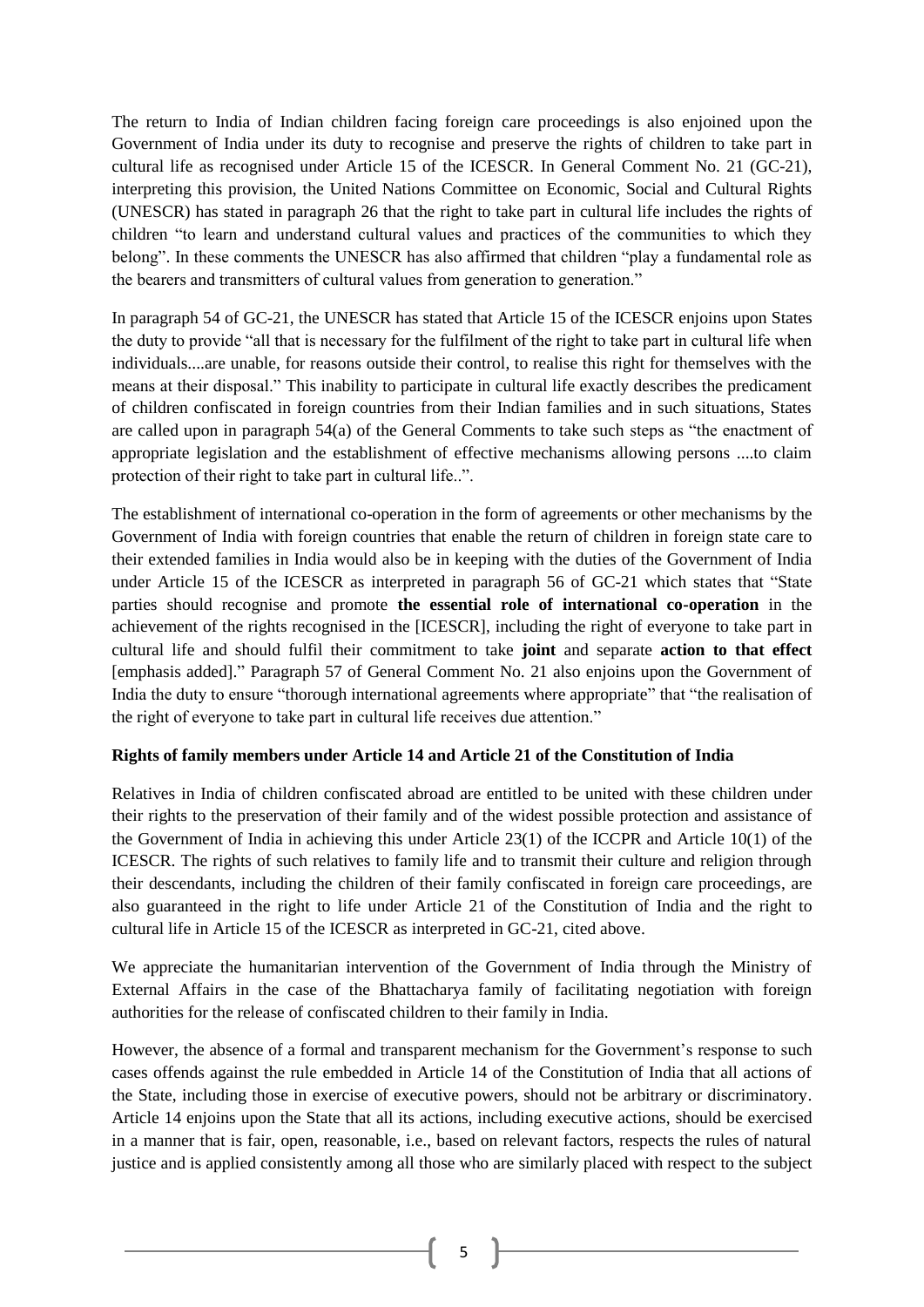matter of the relevant executive action. Families from socially or economically backward backgrounds may not be able to gain the attention of the Government or the public for the plight of their children caught in confiscatory child care proceedings abroad. It is, therefore, critical not to rely on *ad hoc* intervention but for the Government to establish a systemic mechanism for dealing with these cases.

The lack of a formal and transparent mechanism for intervention by the Government in such cases thus offends against the fundamental right to equality under Article 14 of relatives in India of children confiscated abroad. 1

#### **Powers of the NHRC**

*Therefore*, whereas the National Commission Human Rights Commission is empowered to take the following steps under the Protection of Human Rights Act, 1993:

- $\triangleright$  Under section 12(d), to review the safeguards provided by or under any law for the time being in force for the protection of human rights and recommend measures for their effective implementation
- $\triangleright$  Under section 12(e), to review factors that inhibit the enjoyment of human rights and recommend appropriate remedial measures
- $\triangleright$  Under section 12(g), to undertake and promote research in the field of human rights
- $\triangleright$  Under section 12(h), to spread human rights literacy among various sections of society (including the Government) and promote awareness of the safeguards available for the protection of these rights through publications, the media, seminars and other available means
- $\triangleright$  Under section 12(i) to encourage the efforts of non-governmental organisations and institutions working in the field of human rights
- $\triangleright$  Under section 20(1), to place an annual report and to submit special reports to the Central Government, which is required under Section 20(2) to place such reports before both Houses of Parliament, along with a memorandum of action taken or proposed to be taken on the recommendations of the Commission and the reasons for non-acceptance of the recommendations, if any
- $\triangleright$  Under section 12(j), to perform such other functions as it may consider necessary for the protection of human rights

*And whereas* under Regulation 12(b) of the National Human Rights Commission (Procedure) Regulations, 1994 as amended by the National Human Rights Commission (Procedure) Amendment Regulations, 1997, a petition or communication that is not a complaint falling under Section 12(a) of the Protection of Human Rights Act, 1993 **but relates to any other clause in Section 12**, the same shall be placed forthwith before the Registrar, who shall cause it to be transmitted under

<sup>&</sup>lt;sup>1</sup> It is also relevant to note on the subject of protection against arbitrary executive action, that the UNHCR has stated in paragraph 21 of GC/27 in relation to the right of return under Article 12 of the ICCPR that "the reference to the concept of arbitrariness [in Article 12(4) of the ICCPR] is intended to emphasise that it applies to all State action, legislative, administrative and judicial...".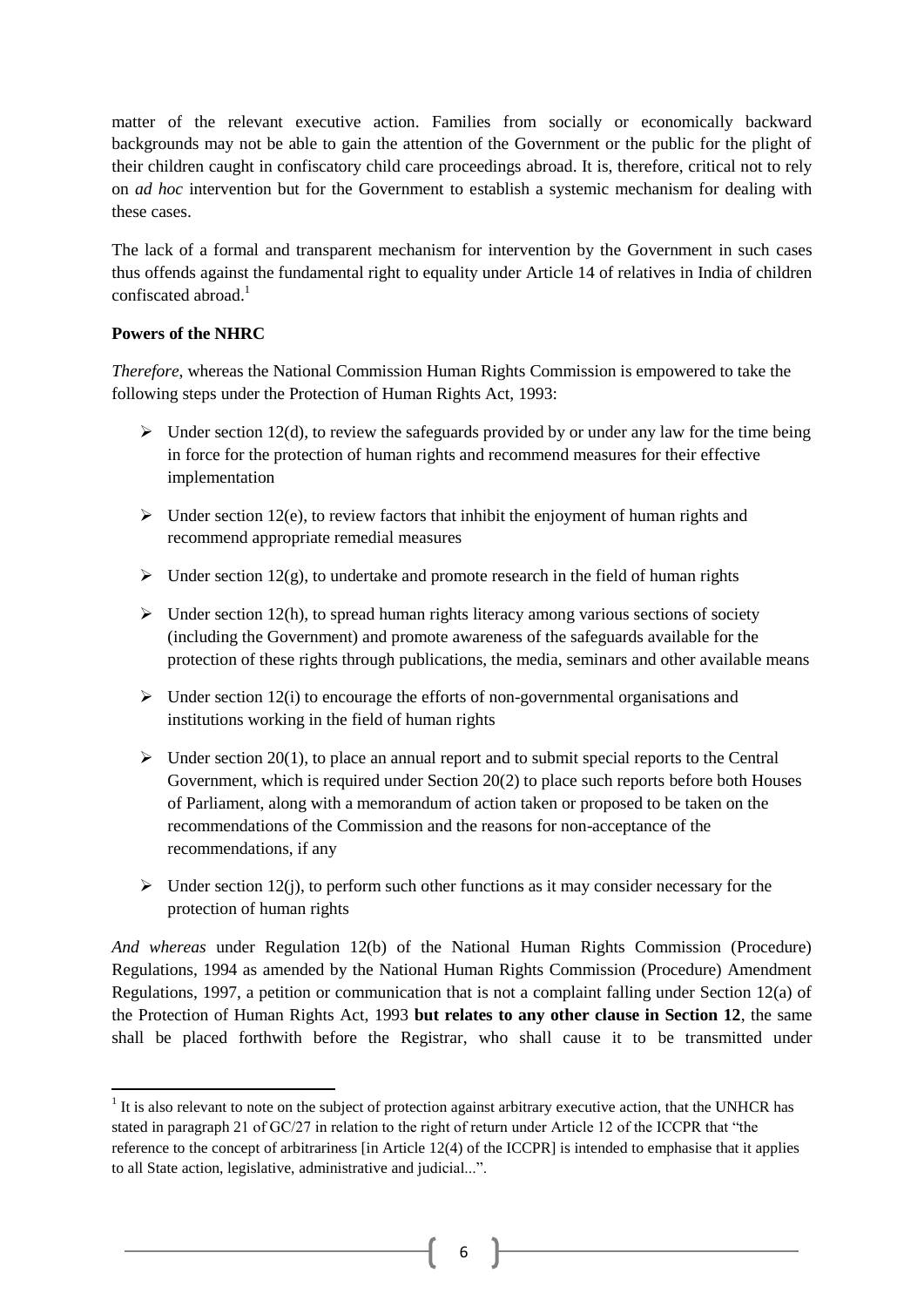acknowledgement to the Secretary General, who shall place it with a brief note before the full Commission as early as possible.

# **Prayer**

*Now therefore* the undersigned petition the National Human Rights Commission to do the following:

- 1. The National Human Rights Commission exercises its powers under Sections 12(d) and (e) of the Protection of Human Rights Act, 1993 to recommend the following measures for the effective implementation of and removal of factors that inhibit the enjoyment of the human rights as discussed above of Indian children and their relatives in India under Article 12(4) of the ICCPR (**right of return**), Article 15 of the ICESCR (**cultural rights**), Articles 23(1) of the ICCPR and 10(1) of the ICESCR (**right to widest possible assistance for preservation and protection of the family**) and Article 14 and Article 21 of the constitution of India (**right to equal treatment in all aspects of State action and the right to life**):
	- (a) The Government of India designates a committee or department with representatives in all embassies, consulates and missions abroad with the duty of responding to the plight of Indian children caught in care proceedings abroad. Such committee or department to have welldefined and transparent procedures for the receipt, investigation and expeditious disposal of petitions from children or the relatives of children who have been placed under state care, foster care or have been institutionalised or given away in adoption in or consequent to child care proceedings abroad; or are under actual or threatened confiscation, whether interim, temporary or permanent, in child care investigations or proceedings abroad;
	- (b) The Government of India empowers such committee or department to use its good offices with the governments of foreign States, particularly States that are signatories to the ICCPR and the ICESCR, to enter into agreements, understandings or other arrangements for the expeditious return of Indian children caught in care proceedings in such States to their families in India;
	- (c) The Government of India issues a travel advisory drawing the attention of Indians planning to travel abroad, even for holidays or medium term stay, to the severe and confiscatory nature of foreign child protection laws;
	- (d) The Government of India sensitises its embassies, consulates and missions abroad of the human rights concerns with the confiscatory powers of child welfare services of the developed world and instruct them to gather information about child welfare care laws and about lawyers, activists, language interpreters and other persons who can be of assistance to Indians facing confiscatory child care proceedings or investigations.

2. The National Human Rights Commission exercises its powers of research and awareness-building under Sections 12(g), (h), (i) and (j) of the Protection of Human Rights Act, 1993 to commission a legal and statistical study on the functioning of confiscatory child protection or child welfare laws abroad.

3. The National Human Rights Commission exercises its powers under Section 20(1) of the Protection of Human Rights Act, 1993 to submit a report to the Government of India in regard to the matters raised in this petition.